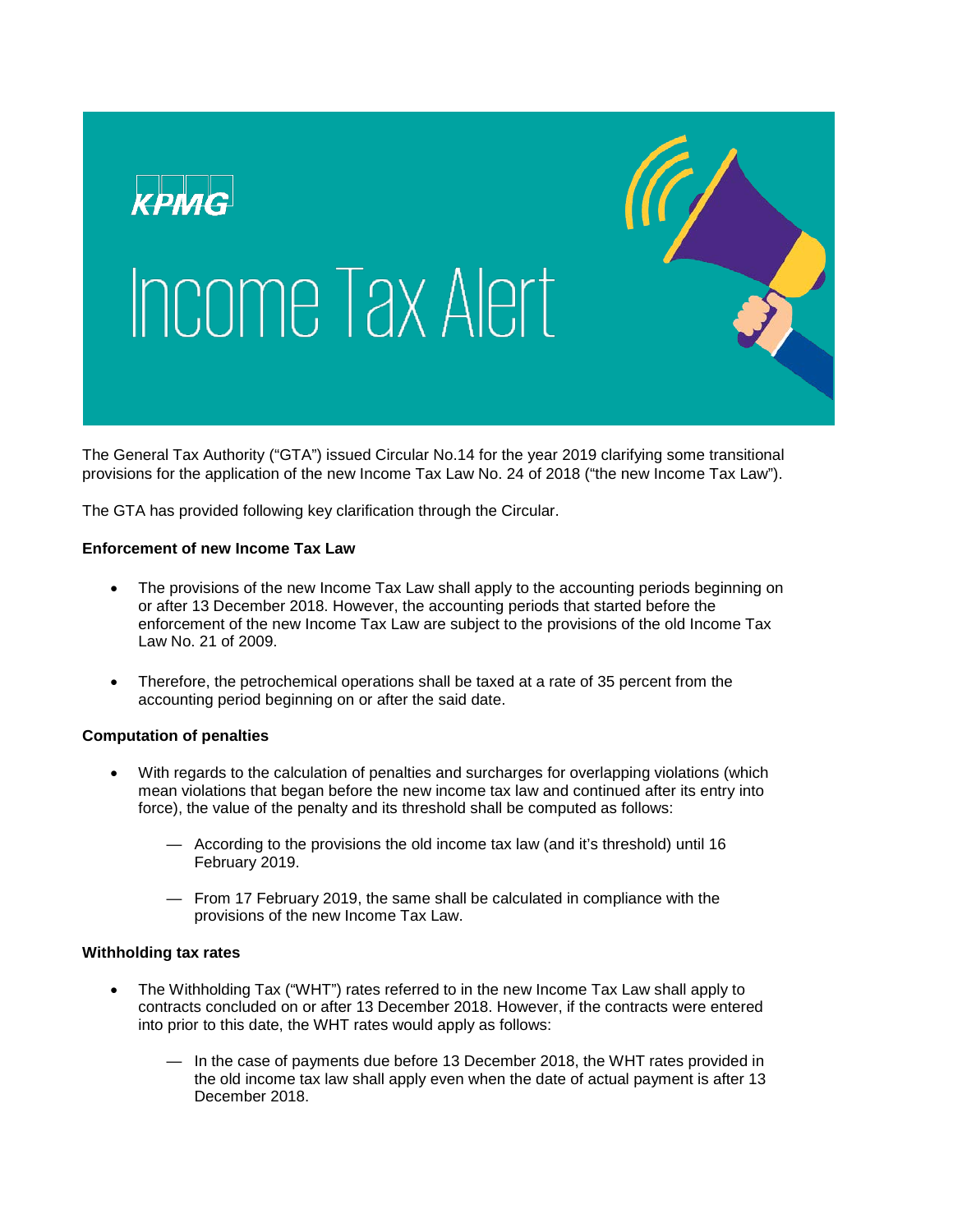— In the case of payments due after 13 December 2018, the WHT rates referred to in the new Income Tax law will apply (i.e. unified rate of 5%).

### **The use of Arabic language**

- In accordance with Article 13 of the Law No. 7 of 2019 on the Protection of the Arabic Language, the obligation to use the Arabic language in correspondences and clarifications submitted to GTA shall be effective from 13 July 2019.
- With regard to the financial statements of the taxpayers, the obligation to submit financial statements in Arabic shall be applied to the tax year beginning on 1 January 2020, unless the GTA grants another extension to the taxpayers.

#### **Others**

- Taxpayers and auditors must submit all correspondence to the GTA through registered letters until the electronics correspondences mechanism is activated.
- The provisions of Circular No. 2, 3, and 4 of 2011 shall continue to apply until further instructions from the GTA.

#### **How can we help you?**

KPMG in Qatar can help you analyze the applicability of the new Circular and evaluate the potential impact of the transitional provisions on your business in Qatar. If you have any questions or would like to discuss this directly, please contact us.

Kind regards

**Barbara Henzen** Partner, Head of Tax & Corporate Services KPMG in Qatar **E:** [bhenzen@kpmg.com](mailto:bhenzen@kpmg.com)

----------------------------------------------------------------------------------------------------------------------

For further discussion or clarifications you may also contact:

**Imran Ayub**  Senior Manager Tax – KPMG in Qatar **E:** [iayub@kpmg.com](mailto:iayub@kpmg.com) **T:** +974 4457 6529

**Uma Patankar** Manager Tax – KPMG in Qatar **E:** [upatankar@kpmg.com](mailto:upatankar@kpmg.com) **T:** + 974 4457 6589

**Abhishek Jain** Senior Manager Tax – KPMG in Qatar **E:** [anjain@kpmg.com](mailto:anjain@kpmg.com) **T:** +974 4457 6538

*This alert provides a brief summary of the current updates and has been written in general terms and therefore cannot be relied on to cover specific situations; application of the principles set out in the new law and executive regulations will depend upon the*